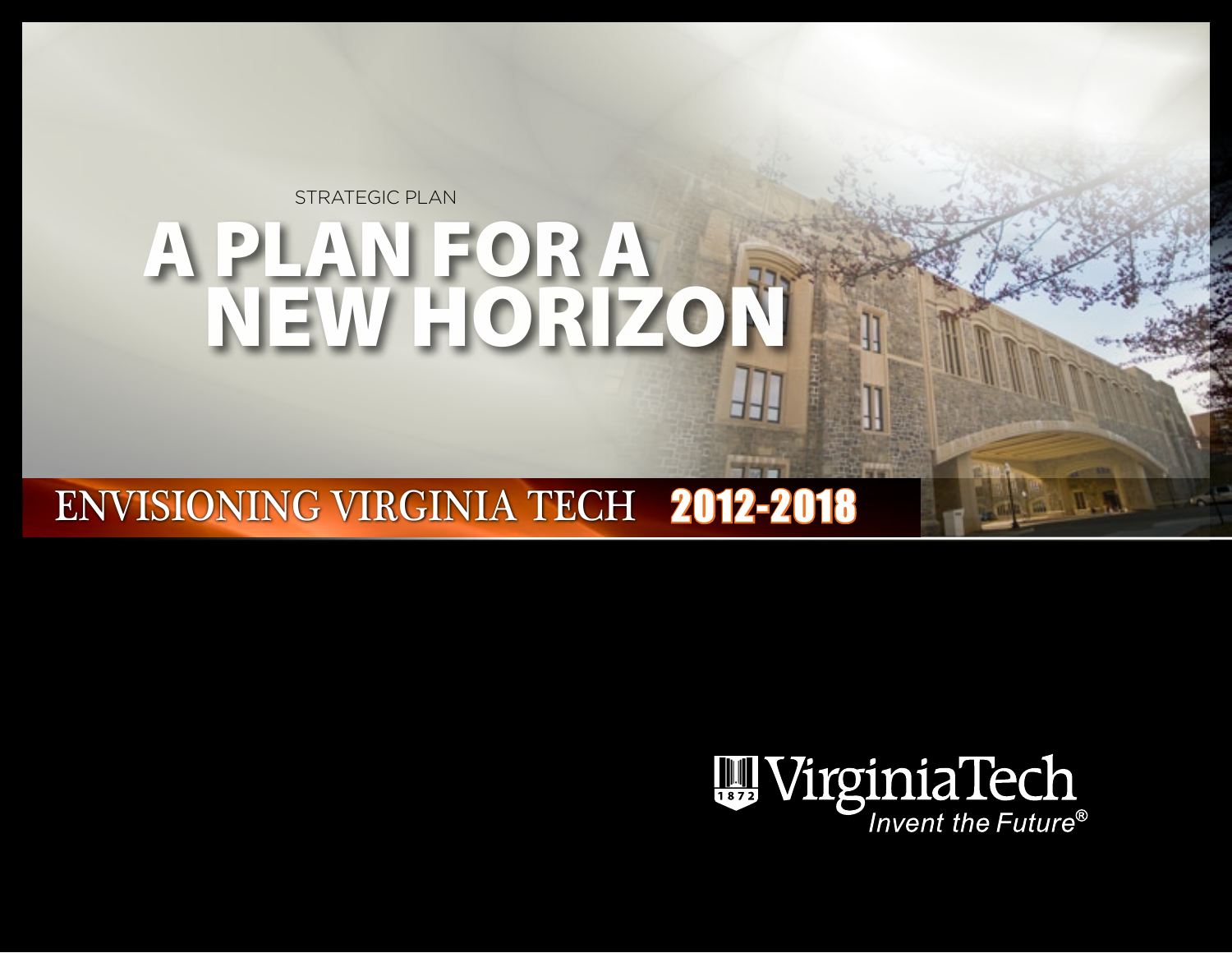#### A PLAN FOR A NEW HORIZON

#### <span id="page-1-0"></span>Envisioning Virginia Tech 2012-2018

|                 | The implications of global interdependence. $\ldots \ldots \ldots$ |
|-----------------|--------------------------------------------------------------------|
|                 | The needs and challenges of a data-driven society. $\dots$ . 4     |
| <b>Contents</b> | Meeting our research expectations. 5                               |
|                 | Organizational efficiency and flexibility 6                        |
|                 | Responding to the Challenges  8                                    |
|                 |                                                                    |
|                 |                                                                    |
|                 | Pathways to interdisciplinary success. 10                          |
|                 |                                                                    |
|                 |                                                                    |
|                 | Inspiring creativity, curiosity, and critical thinking. 12         |
|                 | A new vision for undergraduate general education 13                |
|                 | E-learning and distance learning. 14                               |
|                 |                                                                    |
|                 | The Virginia Tech Experience  16                                   |
|                 |                                                                    |
|                 | Implementation18                                                   |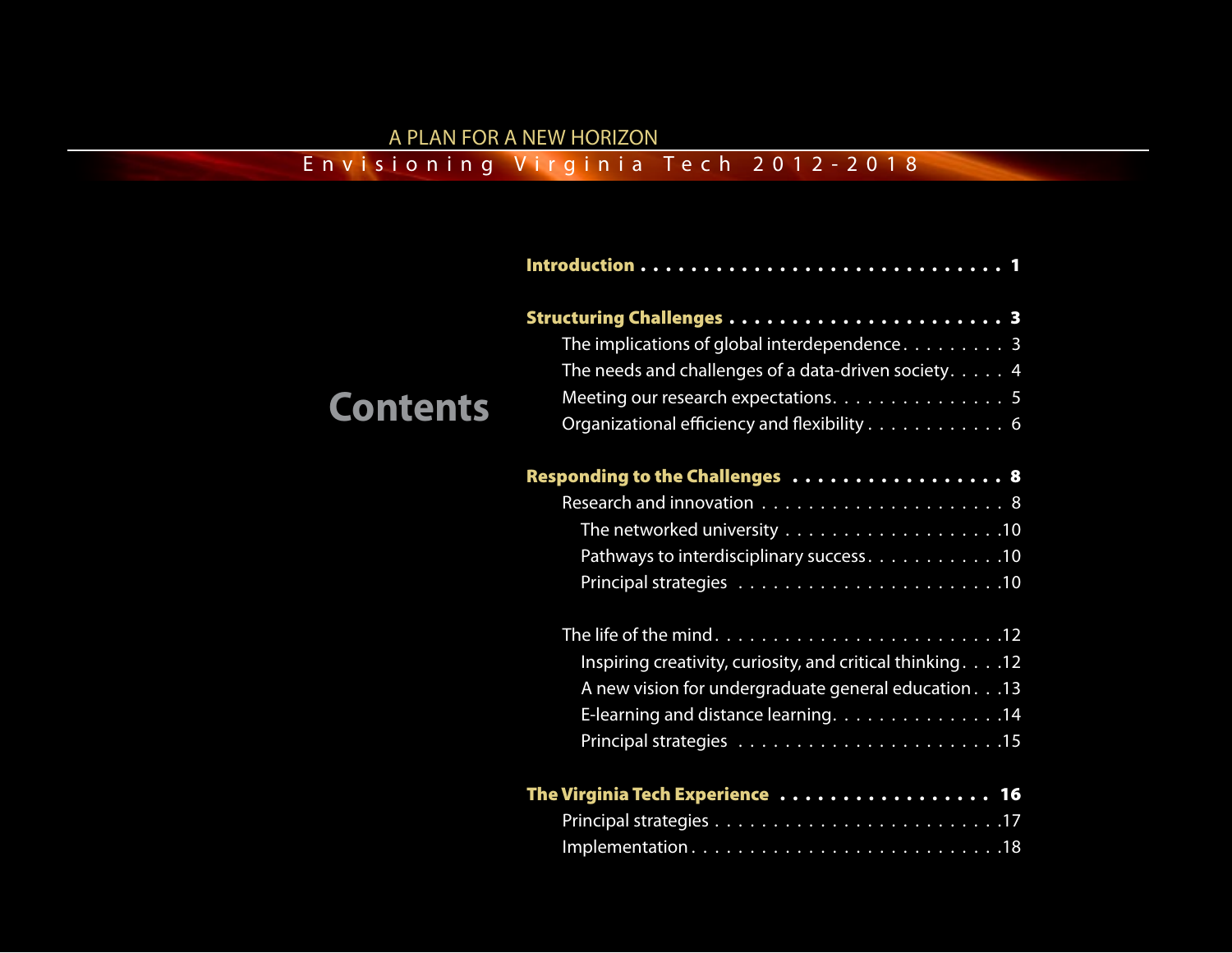<span id="page-2-0"></span>

# **Introduction**



Envisioning **[Virginia Tech](#page-1-0)** 2012-2018

Virginia Tech faces a new horizon defined by a future characterized by geopolitical and geo-economic transition, an accelerated pace of globalization, and structural shifts caused by technological innovation. Our graduates will face uncertainties that range from security issues and resource scarcities to political instability and social turmoil—challenges that will be embedded in and defined by complex and interdependent systems. Simultaneously, we have entered an era of data-driven, networked societies. As technology changes the landscape of the global economy and the practices of businesses and governments, the demand for graduates who possess superior analytical, critical-thinking, management, and communication skills and who excel at abstract and computational thinking continues to grow. Preparing students for this new horizon requires pedagogical models that spark curiosity, facilitate creative thinking, and develop the tools for effective communication. These models must be rigorous but not constraining, involving "hands-on" as well as "minds-on" approaches to problem-solving. To address these issues successfully, we will

build on our strengths to meet state and federal commitments for research and higher education while providing a superior environment for nurturing the life of the mind.

The new horizon for research and scholarship will challenge us to build on our strengths as a comprehensive public research university and land-grant institution. We also value our long tradition as one of the nation's senior military colleges. The new horizon will require us to develop team-driven initiatives within and beyond the university. Such initiatives will enhance the opportunities for our colleges and

**The new horizon for research and scholarship will challenge us to build on our strengths as a comprehensive public research university and land-grant institution.**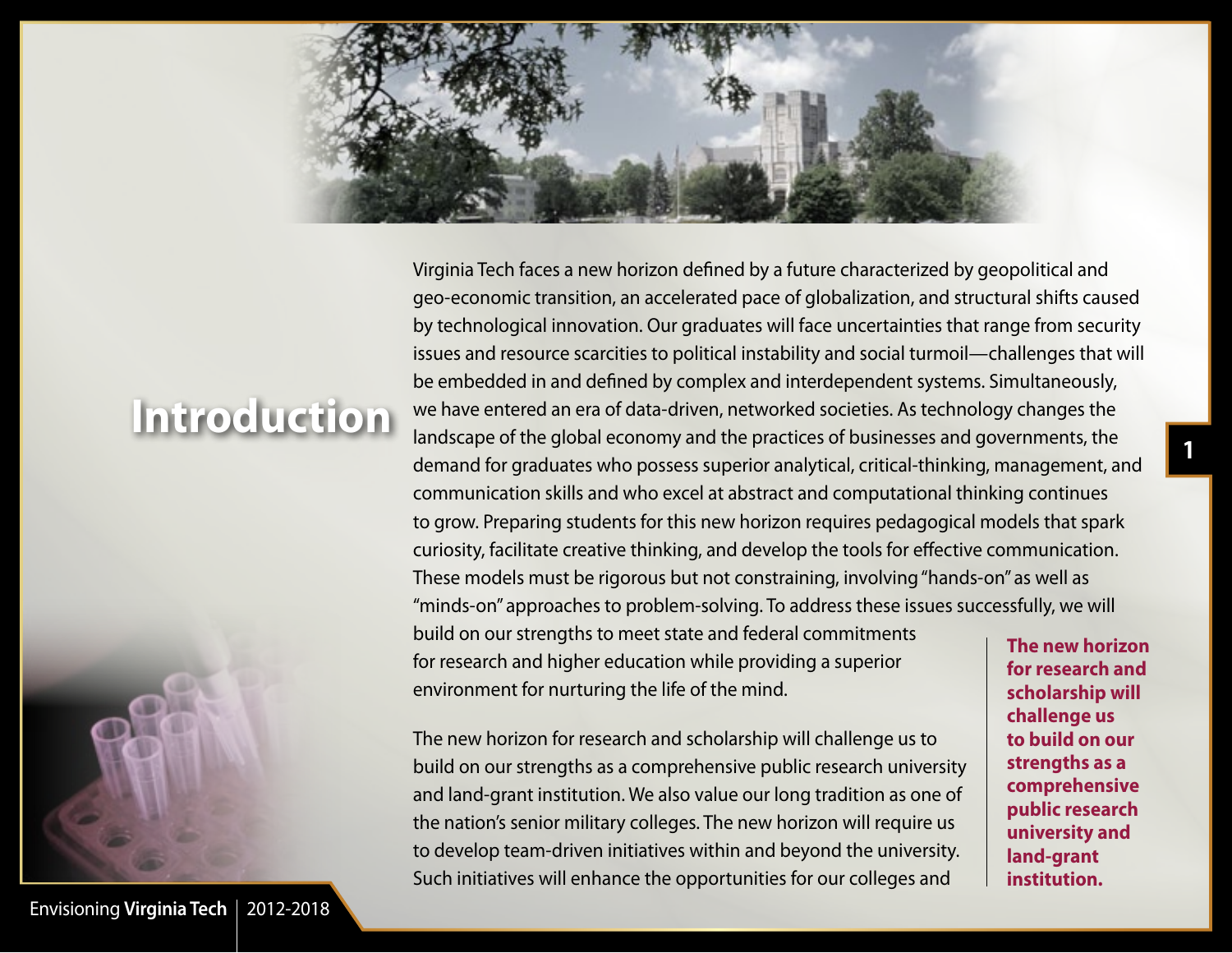research institutes to pursue innovative research agendas that address complex problems and allow us to be responsive to new discoveries and technologies. New forms of digital, networked scholarly communication will require intensive faculty development and new modes of reward and recognition within the academy.

Fulfilling our mission in an increasingly complex and interdependent world will also require initiatives that create networks that span geographic scales. We will contribute not only to agricultural, business, and community development but also promote local, regional, and national security, resilience, health, and sustainability while continuing to support core academic disciplines.

**Virginia Tech is positioning itself to further develop a distinctive profile as a progressive and internationally recognized research university.** 

With this plan, Virginia Tech is positioning itself to further develop a distinctive profile as a progressive and internationally recognized research university. We are poised to grow our undergraduate enrollment when appropriate and will pursue significant and strategic growth in graduate enrollment. Focusing on growth in graduate enrollment in science, technology, engineering, computational sciences, health

sciences, and business- and policy-oriented subjects will provide additional teaching resources, sustain and expand our research portfolio, and provide a broad range of student research experiences. This growth will also facilitate the pursuit of our mission to address significant science, technology, economic, and social issues.

We will continue to invest in a comprehensive educational portfolio in which the arts, humanities, business, and social sciences have an essential role in kindling curiosity and creativity; growing intellectual, entrepreneurial, innovative, and managerial capacities; expanding civic and intercultural understanding; and encouraging a commitment to personal, professional, and social responsibility. We aim to become the national model for the merger and application of the arts and technology as a catalyst for educational excellence. The integration of business with programs in science, engineering, and medicine creates the opportunity for radical innovation. The emergence of our architecture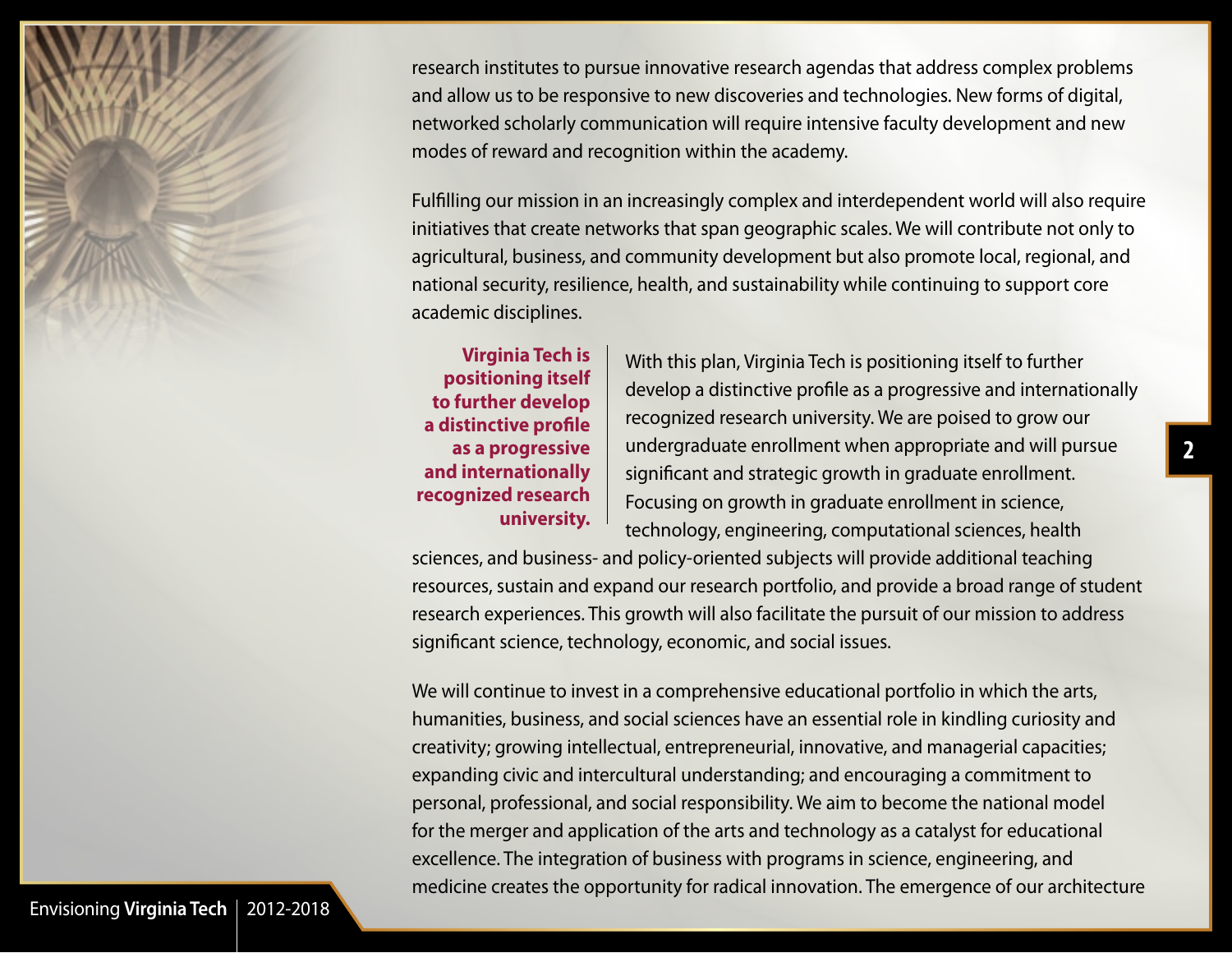<span id="page-4-0"></span>

and design programs as among the best in the world provides a model for the power of transdisciplinary synergy.

Achieving these goals will require the sustained fulfillment of the commonwealth's base budget adequacy funding model, the continued growth of externally funded research and private support, and the implementation of innovative financial and business practices. Reaching the goals will also require a significant degree of flexibility, collaboration, and innovation on

**The plan for 2012-2018 is guided by four structuring challenges that impact the entire university: the implications of global interdependence; the challenges of a data-driven society; meeting our research expectations; and the continuing need to focus on organizational efficiency and flexibility.**

the part of the university in terms of existing resources and infrastructure. The plan for 2012-2018 is guided by four structuring challenges that impact the entire university: the implications of global interdependence; the challenges of a data-driven society; meeting our research expectations; and the continuing need to focus on organizational efficiency and flexibility. The plan outlines strategies to address these challenges by enhancing research and innovation; fostering the life of the mind of our students, faculty, and staff; and positioning Virginia Tech as a dynamic and distinctive community.

# **Structuring Challenges**

### The implications of global interdependence

International engagement is becoming an imperative for higher education, given the pace of globalization and the flow of people and ideas across geographical borders. Attracting high-caliber international students, world-class research partners, and resources requires expanding our commitment to building a global profile that emphasizes quality. It is no longer sufficient to be concerned with how the university compares with other U.S. institutions. We will intensify our focus in the international arena. We will evaluate how our programs compare with the best programs around the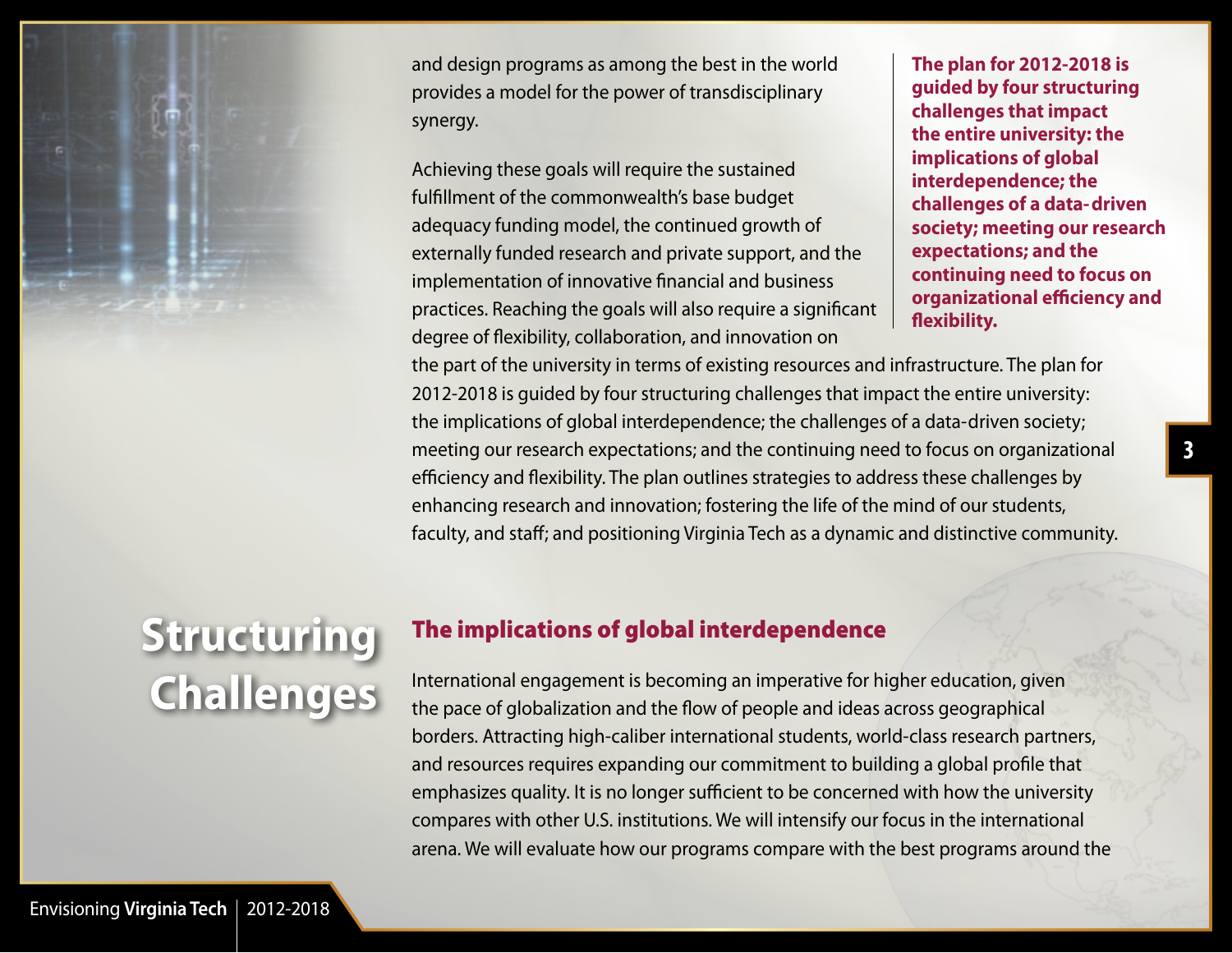<span id="page-5-0"></span>world and systematically invest resources to elevate programs that can be globally competitive.

As citizens in a global community, our students can only benefit from access to and immersion in rich, cultural experiences; therefore, we will seek to ensure that opportunities for international engagement, such as study-abroad programs, are viable for as many students as possible. We will continue to pursue the local-global connections that join our resident international



*Our goal is to increase the number of our programs recognized as among the best internationally.* 

### The needs and challenges of a data-driven society

We live in a data-driven, networked society. Economic, technological, and social progress depends on the development of an analytically savvy, multidisciplinary workforce. We will empower our students to be knowledgeable, wise, and effective participants in an increasingly digital age in areas ranging from art to science to civic discourse. Our students need opportunities to contribute to the technologies that have emerged from the Internet and to understand the economic, social, and cultural implications of social networking, mobile and cloud computing, and new information and media

**Economic, technological, and social progress depends on the development of an analytically savvy, multidisciplinary workforce.**

ecosystems. The questions that can be asked and the methods and data sets that can be used to solve complex problems are being fundamentally altered by technology and the information sciences. Being effective in this environment means being able to apply



Envisioning [Virginia Tech](#page-1-0) | 2012-2018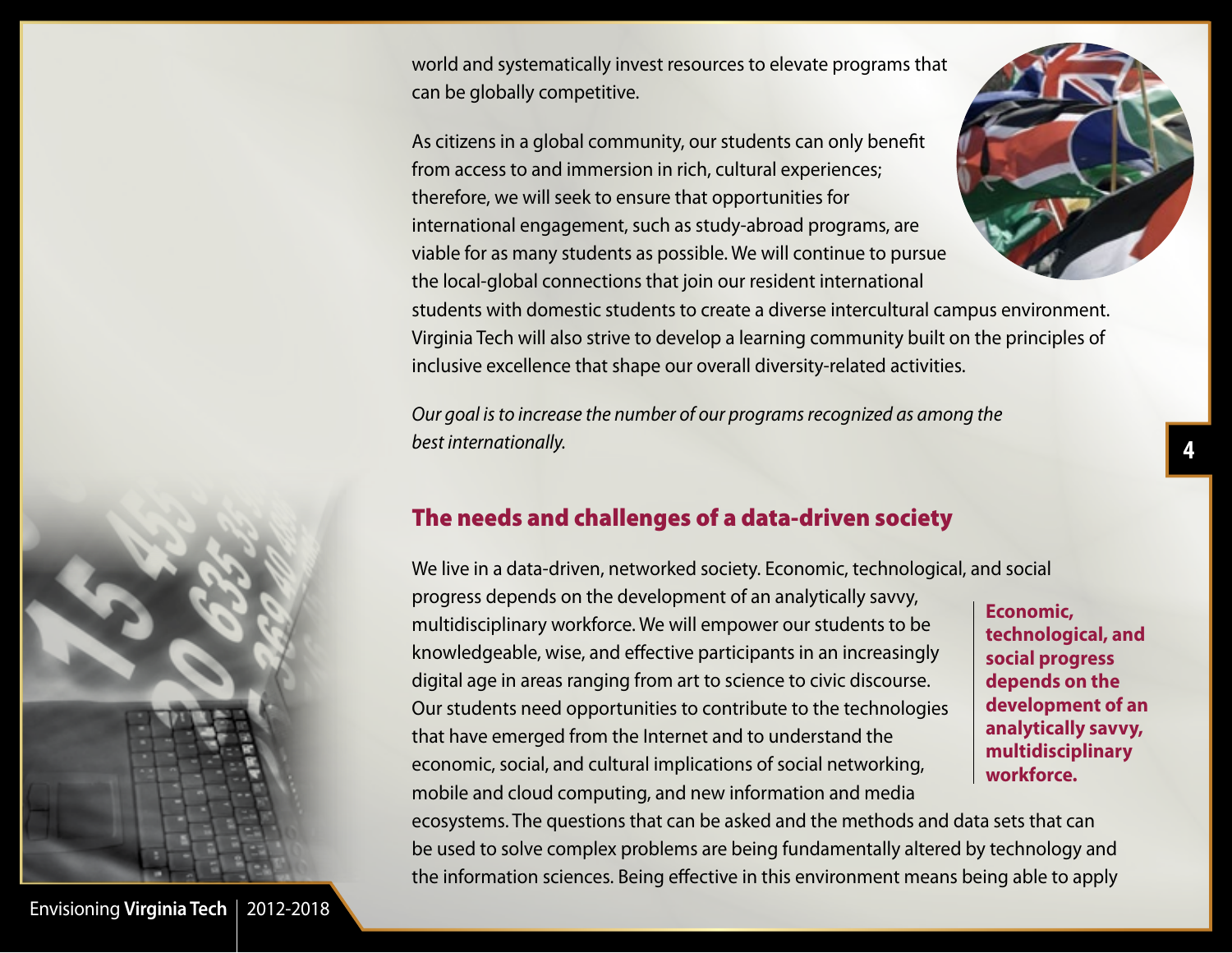<span id="page-6-0"></span>

and manage information technology while taking advantage of networking, collective intelligence, simulation, data mining, and modeling.

Virginia Tech is committed to a progressive agenda that provides the educational opportunities, computational infrastructure, and learning spaces necessary to prepare students and faculty to excel in this environment. Emphasis will be given to developing core competencies in computational thinking, information literacy, and analytical methods. Meanwhile, research and advanced graduate studies will require an increased capacity for data-intensive and high-performance computing.

Our goals are to ensure competency in data analysis and computational methods as a component of general education for all students and to develop an appropriate infrastructure for e-learning and high-performance computing.

### Meeting our research expectations

This plan reaffirms our commitment to research and discovery that serves the good of local communities, the commonwealth, and the nation. To excel in a competitive research

**To excel in a competitive research environment, we will continue to focus resources on a selected number of strategically important fields that offer significant growth potential.**

environment, we will continue to focus resources on a selected number of strategically important fields that offer significant growth potential, enable us to capitalize on the strengths of our faculty, and best position us to build the resources essential to developing world-class expertise beyond our current domains of scholarship.

Our research efforts will also become increasingly translational in nature, or geared toward practical applications. A translational approach has long been the standard in the medical and pharmaceutical sciences, but it also informs research in agriculture, natural resources, engineering, and the biological, behavioral, and social sciences. By emphasizing the translational approach to research and scholarship, we will build upon our strengths in basic research and reinforce the ethos of innovation and collaboration that are fundamental facets of our land-grant mission.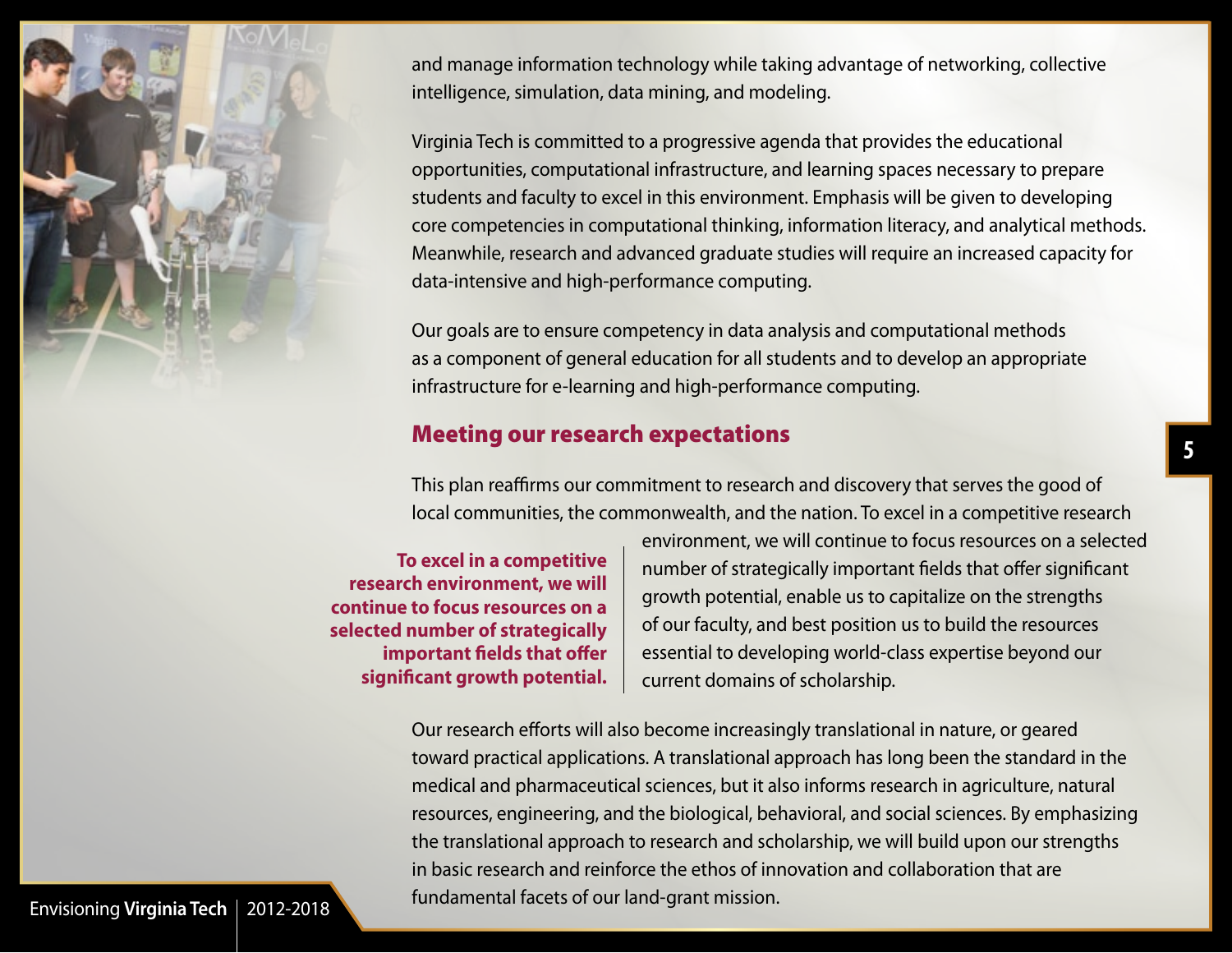<span id="page-7-0"></span>Our goal is to establish a distinctive and globally recognized profile that emphasizes translational research and scholarship and builds upon our existing and emerging strengths.

#### Organizational efficiency and flexibility

As the university prepares to move into the next planning period, we will be challenged to continue to meet demands for increased productivity and efficiency without sacrificing quality. We will also have to manage costs and the pressures caused by our resource constraints. Potential items for exploration include thorough reviews of administrative policies and procedures, the administrative leadership structure, resource allocation strategies, governance procedures, and operating efficiencies.

Virginia Tech will actively evaluate opportunities and, where appropriate, pursue the creation of new affiliated units, both nonprofit and for-profit entities, that can diversify our sources of revenue and create other advantages. These new units will have administrative and financial structures that will be responsive to a rapidly changing external environment. One example is a new corporation, Virginia Tech Innovations Corporation (VTIC). Serving as a parent and guiding organization for nonprofit subsidiaries and for-profit spinoff organizations that embark on university-related research and technology projects, VTIC currently has two subsidiaries: VTT, LLC, housing a national tire research center, and VT-IT, LLC, focusing on information-technology initiatives. Some of these newly created affiliated units will be linked to Virginia Tech by affiliation agreements; their purpose will be to channel resources to the university to support core functions. To achieve these outcomes, we will need to leverage the professional expertise of our business faculty and alumni.

From an academic perspective, ensuring quality, innovation, and results will also benefit from an intentional process designed to explore, evaluate, and act upon new or unanticipated areas of scholarship or emerging world problems. A university-wide "think tank" approach may provide a mechanism to maintain steady attention on the unmapped future.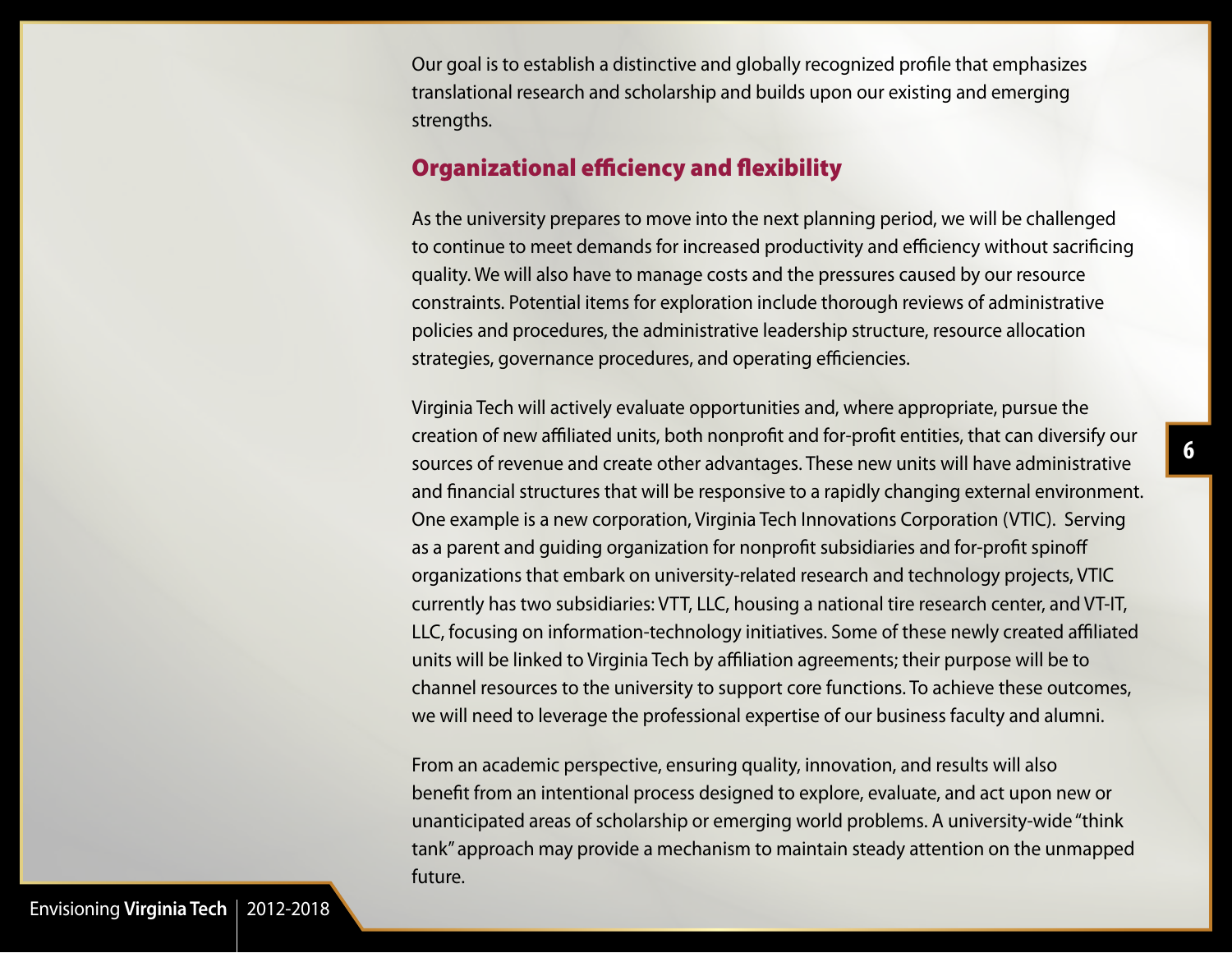

A particular challenge will be ensuring we are nimble and flexible in decision-making while maintaining the principles of shared governance. Our shared governance system is intended to involve all areas of the university and all major groups in the process of policy formation; the system requires comprehensive and open communication. Given the changes in structure and flexibility since the current governance structure was conceived and the potential future changes as envisioned by this plan, it is imperative that we examine the role of each component of governance to assess whether efficiency can be improved while still maintaining the principles of the system. Currently, there are 10 commissions that report to the University Council and 14 committees that report to one or more of those commissions. The University Council reports to the president, who reports to the board of visitors. We will examine whether each piece of the governance puzzle is still relevant, whether new or altered pieces are needed, and if there are other models available to achieve the goals of shared governance in an efficient and flexible manner.

A final challenge is to explore additional ways to enhance year-round academic operations, especially in the area of undergraduate education. To be successful, expanded year-round operations will be aimed at enhancing academic opportunities, improving facility usage, reducing pressure on overburdened courses by offering more sections in the summer, and providing students with viable options and incentives to reduce the time to graduation.

Our goal is to ensure "quality, innovation, and results" by reviewing and revising our current business practices for opportunities to optimize efficiency, flexibility, and accountability without sacrificing our ability to remain innovative and competitive.

The sections below outline strategies to stimulate further progress in response to the structuring challenges presented in the plan. The sections focus on research and innovation, the life of the mind, and the Virginia Tech experience.

**Our goal is to ensure "quality, innovation, and results" by reviewing and revising our current business practices for opportunities to optimize efficiency, flexibility, and accountability.**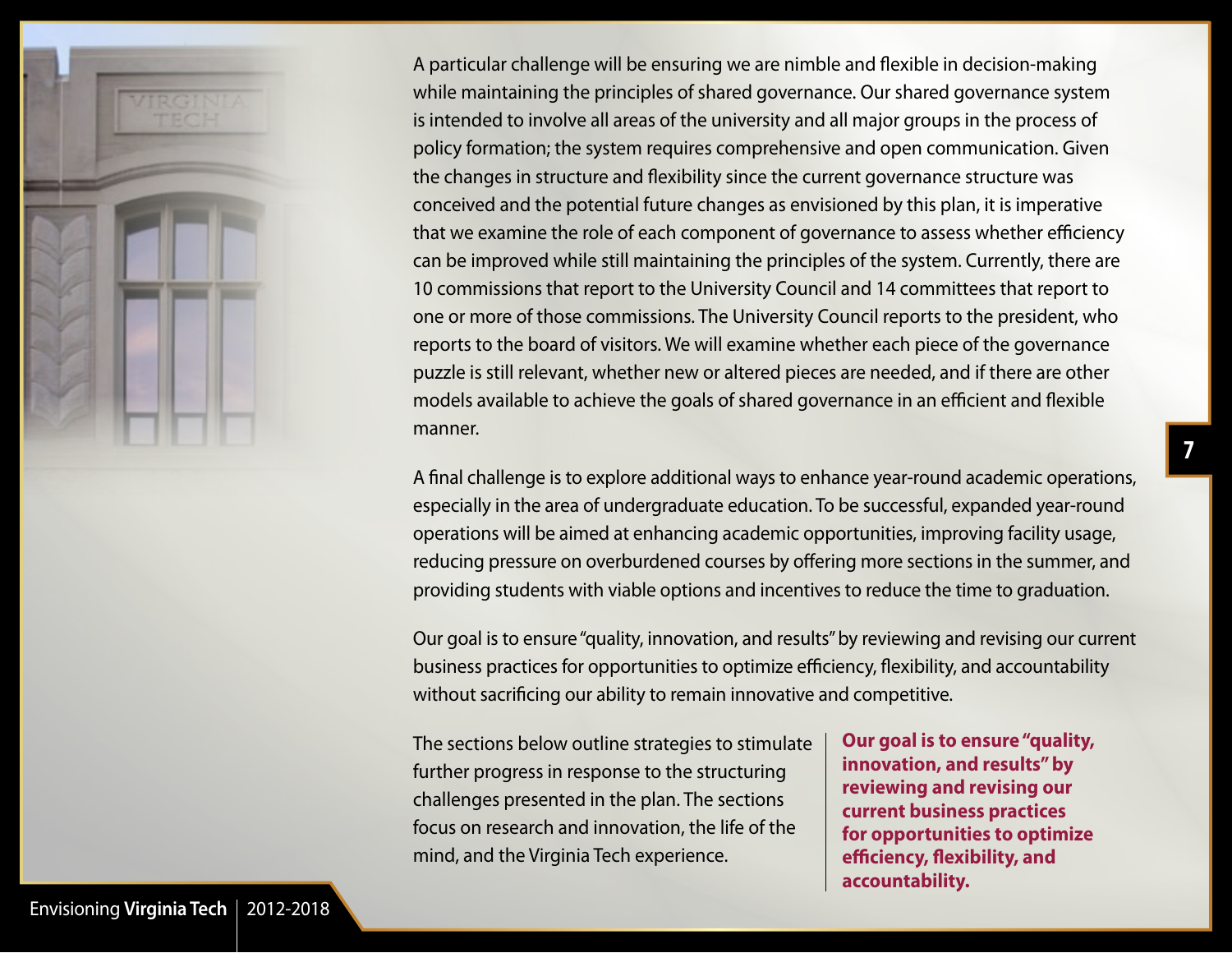### Research and innovation

The rapid pace of change is an opportunity to leverage the creativity and innovation that have always marked our best efforts and contributed the most to developing our reputation. This leveraging requires a focused effort on creating and supporting seamless networks where individuals and ideas can meet to spark creativity, collaboration, and innovation.

In the spirit of our mission, we will contribute to business-, industry-, and policy-relevant research with a focus on multiple dimensions of security, resilience, health, and sustainability. These themes will also underpin much of our outreach activities and service learning.

Much of our research will continue to focus on various dimensions of national and local security; the resiliency of systems, organizations, communities, and ecosystems; the evolving health and medical enterprise; and local, regional, and global sustainability. Virginia Tech will contribute to national and local security through research programs in cyber-security, food security, and the management and security of communication systems (such as wireless, networks, and smart grids) essential to future infrastructure needs. We will also build on our initiatives in the field of resiliency with an emphasis on the interface between science, technology, and policy. Resilience is construed here as the ability of an entity, such as an organization, organism, or system, to prepare and plan for, absorb, recover from, or more successfully adapt to actual or potential adverse, disruptive, and/or paradigm-shifting events. Research on resilience involves a broad spectrum of disciplines. Physicists and engineers study the resilience of complex systems, ecologists investigate the nuances of system stability and resilience of ecosystems, and social scientists from organizational theorists to urban planners view resiliency as a key element in understanding and planning for stability in communities of all sizes.

**8**

# <span id="page-9-0"></span>**Responding to the Challenges**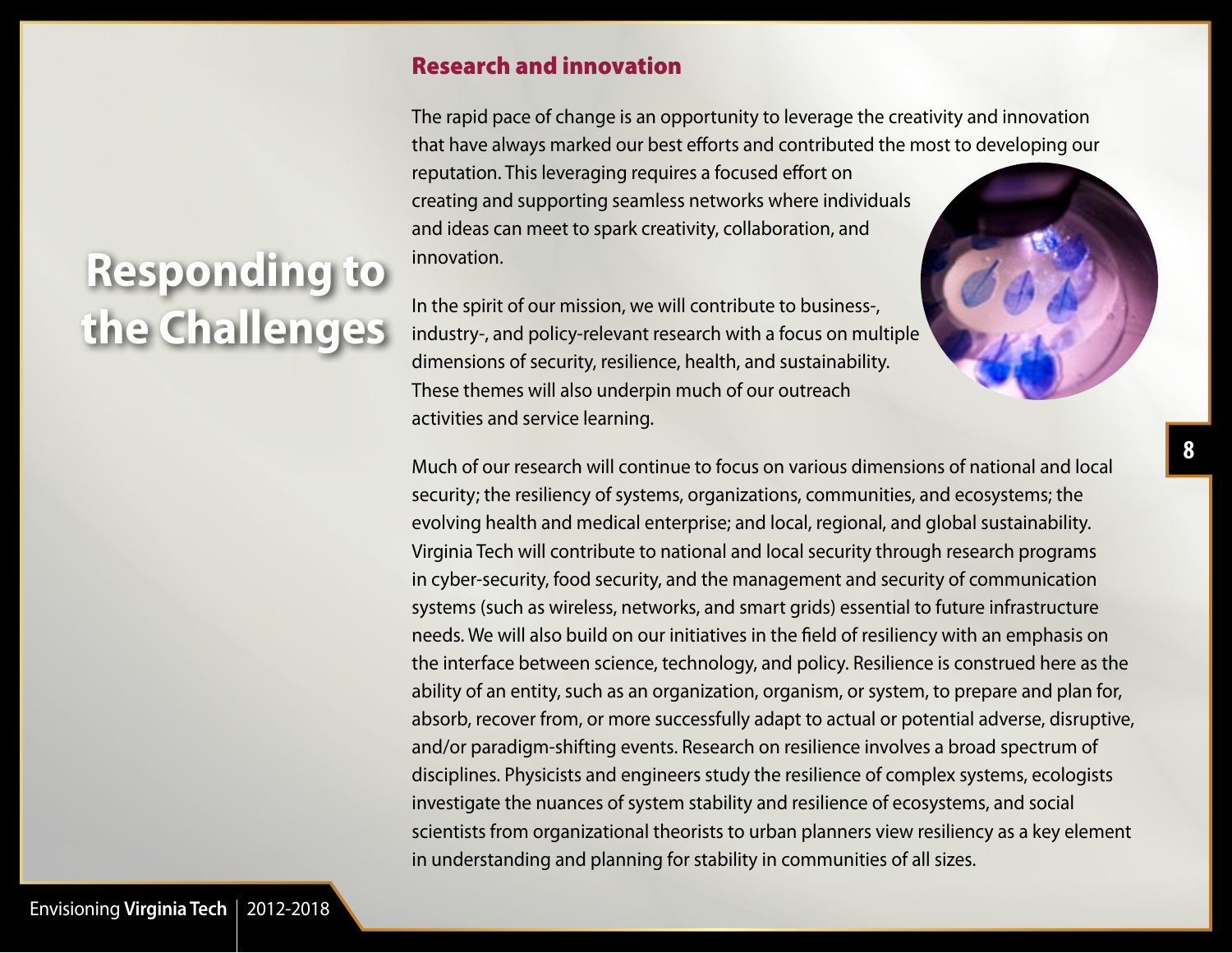The study of the brain and cognitive and behavioral sciences provides multiple highimpact opportunities for cross-disciplinary discovery, application, and implementation. From a strategic perspective, an emphasis on studying aspects of the mind and brain offers an opportunity to engage faculty from multiple colleges and institutes.

Neuroscience research will also yield important findings that are relevant to many disciplines. Studying the complex interactions among genomic, environmental, and behavioral factors will require methods that are grounded in high-performance computing and networks capable of moving, processing, and storing enormous volumes of data. Virginia Tech's strengths in computational science and high-performance computing provide us with a unique opportunity to be leaders in this area of healthrelated research.

Our increased capacity in health sciences, with the establishment of the Virginia Tech Carilion Research Institute and the affiliated School of Medicine, represents a significant opportunity to contribute to our mission. Some of the health-care professional training and activities will adopt a "one health" approach in order to cope with global health challenges that will affect the well-being of humans, animals, and the environment. Virginia Tech will also continue to promote communication, integration, and collaboration among its professional health programs.

Additionally, Virginia Tech will leverage existing and emerging strengths in the following areas: energy, materials, and technology; water science, policy, and management; transportation and communication infrastructures; natural resources, ecosystems, and environmental quality; informatics and policy; food and food systems; and sustainable international development. An increased capacity for data-intensive, high-performance computing—including geographic-information systems, visualization, and policy informatics—is crucial to facilitating advanced research in these areas.



Envisioning [Virginia Tech](#page-1-0) | 2012-2018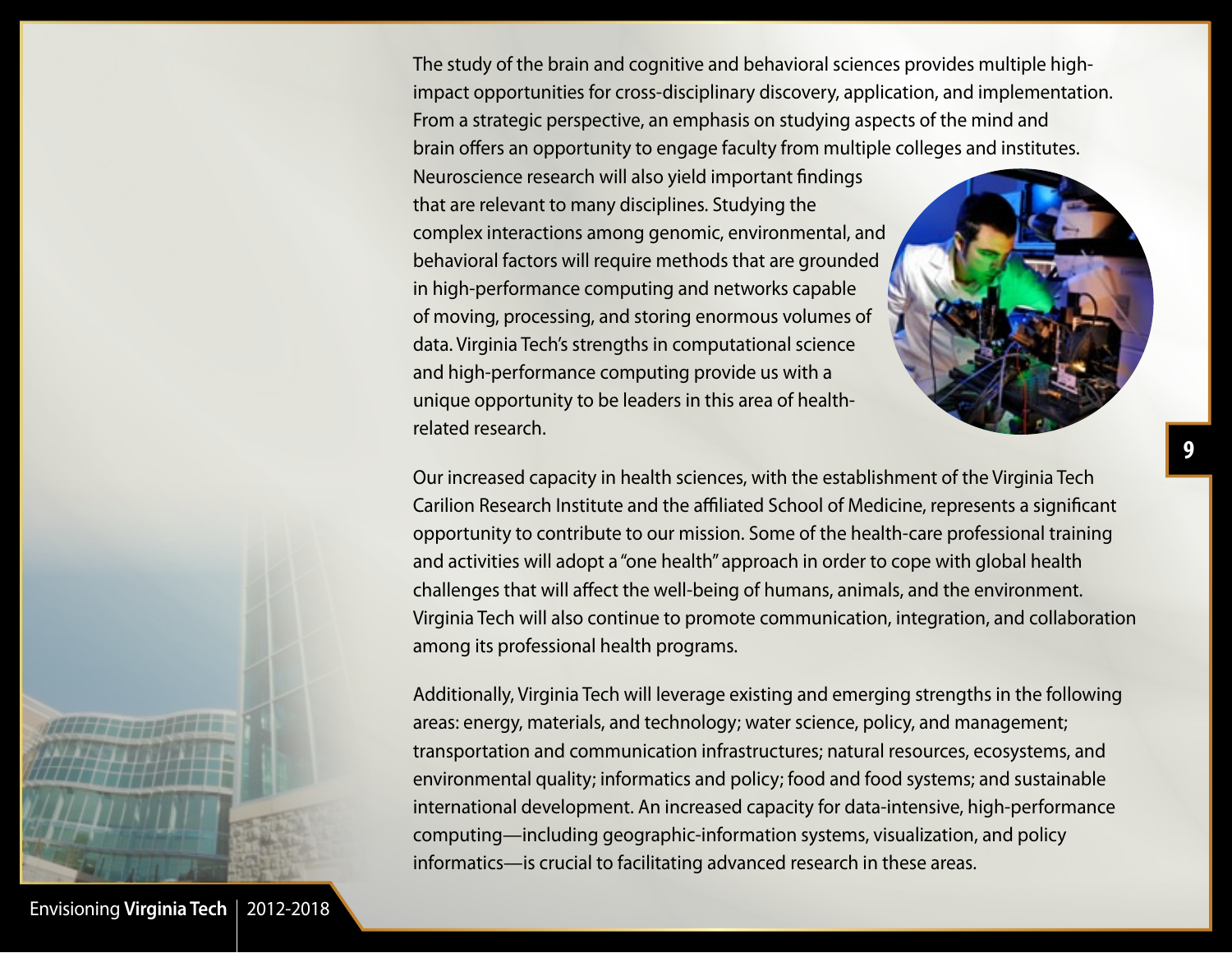<span id="page-11-0"></span>

Emerging strengths that have been identified for future growth will complement the emerging areas of research that have grown over the past five years. To ensure the continued success of our existing strengths, we will support growth in bioinformatics, nanotechnology, polymers, energy, transportation, and robotics research and scholarship.

#### **The networked university**

Virginia Tech students, faculty, and staff operate in a world of increasingly permeable boundaries. The world is undergoing significant economic and demographic shifts. In an interconnected—and therefore interdependent—world, students and faculty members will become increasingly international in orientation. The increasingly collaborative nature of research as well as the amplified emphasis on data-sharing at the national and supranational levels will favor institutions that provide students and faculty with early exposure to the practices that are becoming essential to generating new knowledge.

Our future research investments therefore will be facilitated by the development of strategies to leverage networked collaborations internally as well as with the business community, national laboratories, international partners, government agencies, and other universities. We must reduce both internal and external barriers to relationships with these entities. Building networks and pursuing collaborative opportunities will provide a firm foundation to continue to pursue excellence in research and scholarship. These efforts will create more research opportunities for faculty and students, improve Ph.D. student recruitment, increase Ph.D. production, and enhance our curricular breadth and teaching quality.

#### **Pathways to interdisciplinary success**

Virginia Tech will create and support environments for its educational and research programs that support innovative, high-quality, and high-impact outcomes. We will provide appropriate infrastructure, administrative support, and opportunities for collaboration, and the time and freedom to create, apply, and communicate new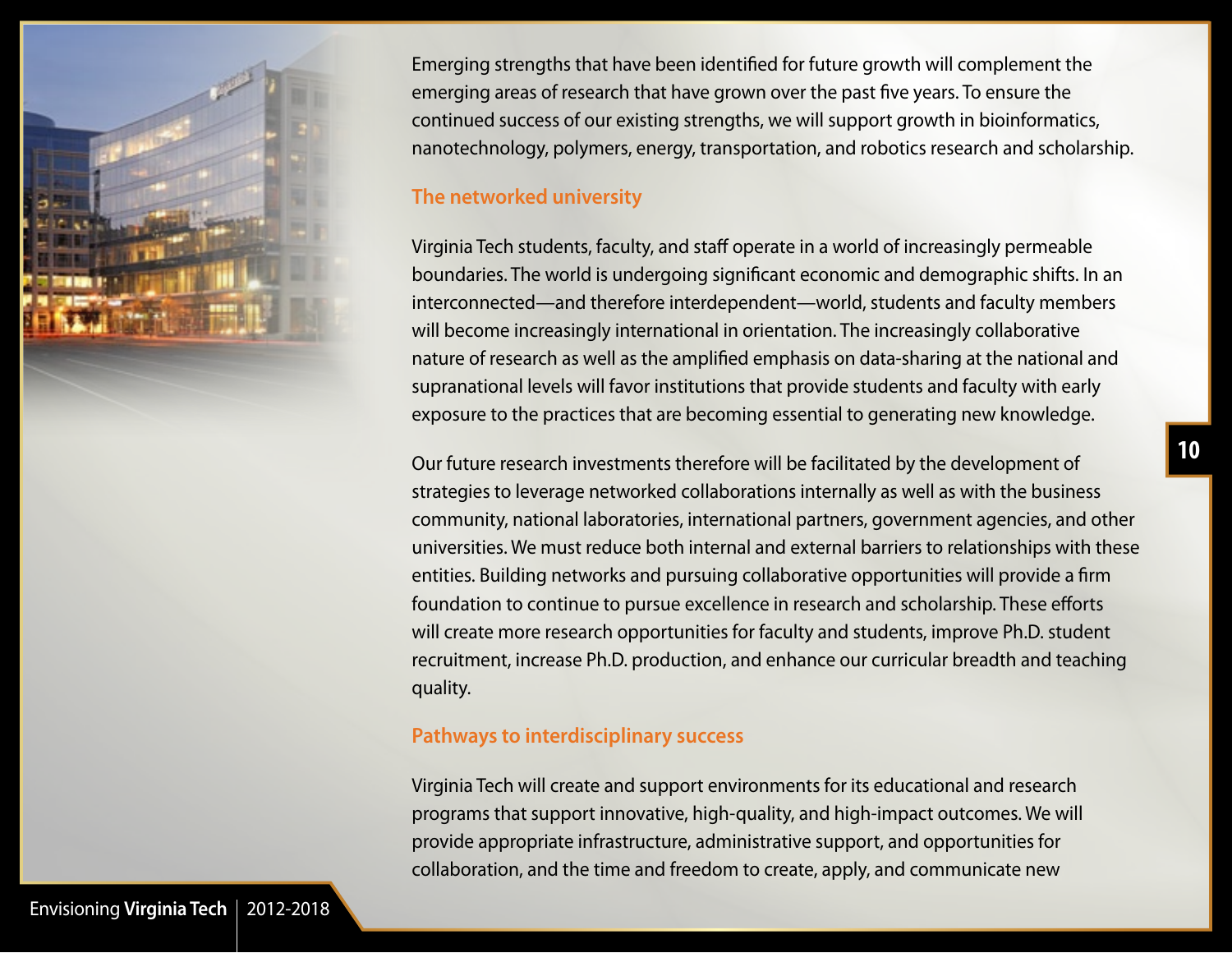knowledge. We will facilitate the development of new and innovative graduate programs that build on interdisciplinary strengths, both existing (e.g., the Genetics, Bioinformatics, and Computational Biology Program) and emerging (e.g., health sciences). The best way to accomplish these goals is to recruit, support, and reward outstanding faculty with strong disciplinary expertise and openness to innovation. By allowing intra- and interdisciplinary teams to work without unnecessary barriers, we can achieve superior results. By way of close partnerships with research institutes, centers, and other internal and external partners, we will continue to provide the intellectual and operational framework to achieve our aspirations.

#### **Principal strategies**

- **Maintain growth in research expenditures toward a target of \$680 million by 2018.**
- Increase graduate enrollment toward a target of an additional 1,000 students, mostly **at the doctoral level in science, technology, engineering, mathematics, and health sciences (STEM-H), broadly defined to include associated subject areas, such as STEMrelated entrepreneurship, science and technology policy, and ethics.**
- Build on our capacity in the National Capital Region for research into issues of security **and resiliency.**
- **Increase the number of post-doctoral positions in STEM-H research areas.**
- **Create new academic organizational frameworks—"faculties"—initially in health sciences and potentially in computational/information sciences. These faculties will promote research and the development of new graduate programs, foster innovative and synergistic interactions among Virginia Tech faculty, assist in setting long-term strategic priorities, and build partnerships with external collaborators in which teams of researchers can compete more effectively for significant levels of external funding.**
- **Create meaningful partnerships with businesses and government entities to address critical and complex problems by co-locating researchers and practitioners in "living labs" where users, in partnership with researchers, drive problem formulation and research design. Leveraging the strengths of our business programs will provide a competitive advantage.**

**1,000 more graduate students by 2018**

**\$680 million in research expenditures by 2018**

Envisioning [Virginia Tech](#page-1-0) | 2012-2018

**11**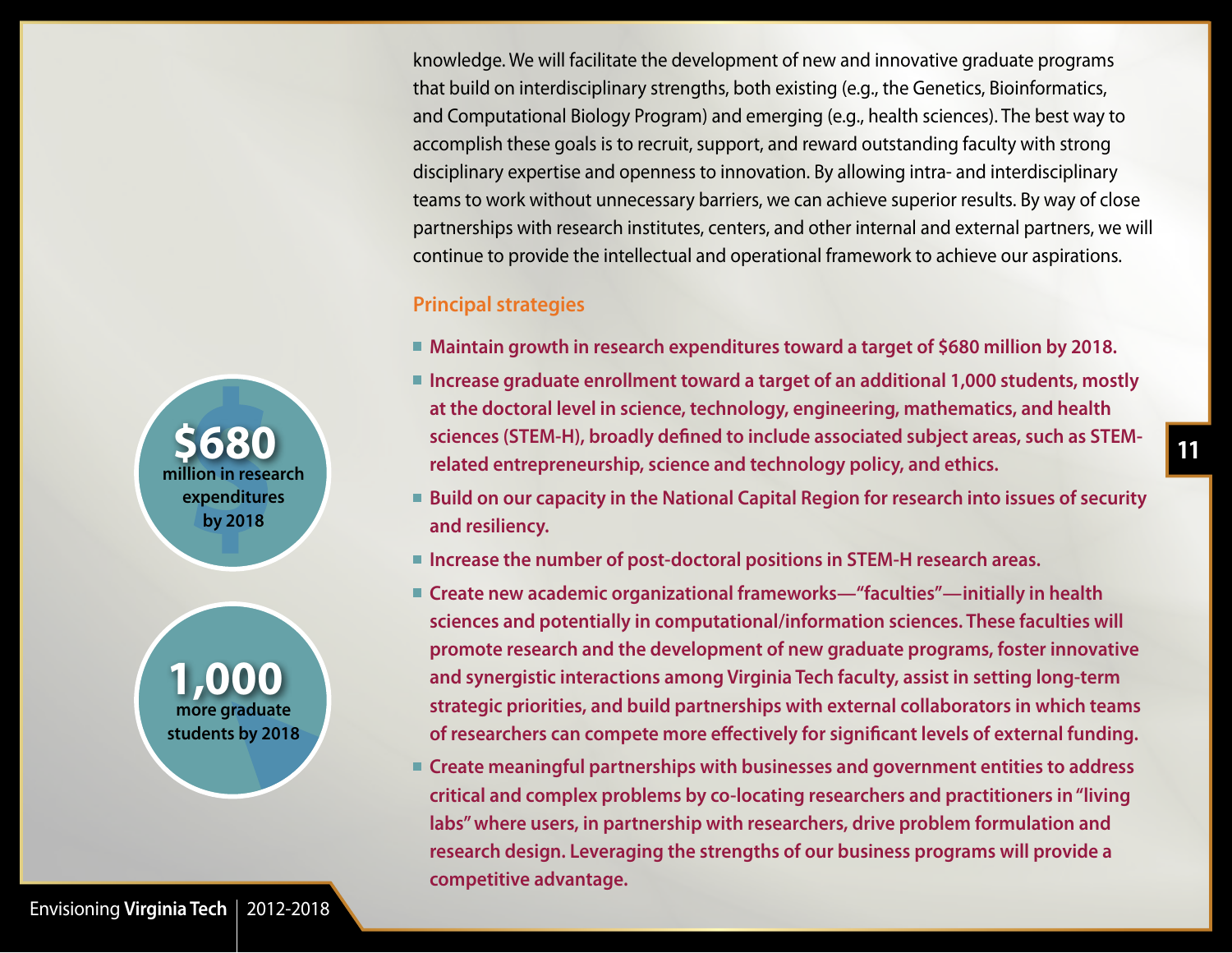<span id="page-13-0"></span>■ As an example of a strategic global investment, develop research programs on **energy and critical technologies, informatics, infrastructure, policy, and planning at Virginia Tech's new partnership facility in India.**

### The life of the mind

#### **Inspiring creativity, curiosity, and critical thinking**

The Virginia Tech experience encourages all learners to recognize the inherently reciprocal relationships among learning, intellectual development, discovery, and engagement. By creating learning environments, programs, and curricula that broaden and deepen students' knowledge, Virginia Tech will help students increase their capacity for reasoning and analysis, rational and aesthetic judgment, and



oral and written communication, and their capacity to identify problems and contribute to their resolution.

Research—broadly conceived to include discovery-based and creative activities—can be a hallmark experience for every Virginia Tech student. As an experiential learning activity that synthesizes knowledge and skills acquired in the classroom, research provides a unique opportunity for students to contribute to knowledge creation. All students can benefit from research experiences, such as the collection and analysis of data, connecting a basic research question to the solution of an applied problem, or interpreting art, society, and culture in new and provocative ways. At Virginia Tech, students will analyze, interpret, and synthesize information from a variety of sources; practice holistic reasoning; improve verbal, visual, and written communications skills; organize and contribute to team efforts; gain global perspective; and enhance selfconfidence and preparation for a career and/or post-baccalaureate education. These goals are consistent with our current First Year Experience Quality Enhancement Plan



Envisioning **[Virginia Tech](#page-1-0)** 2012-2018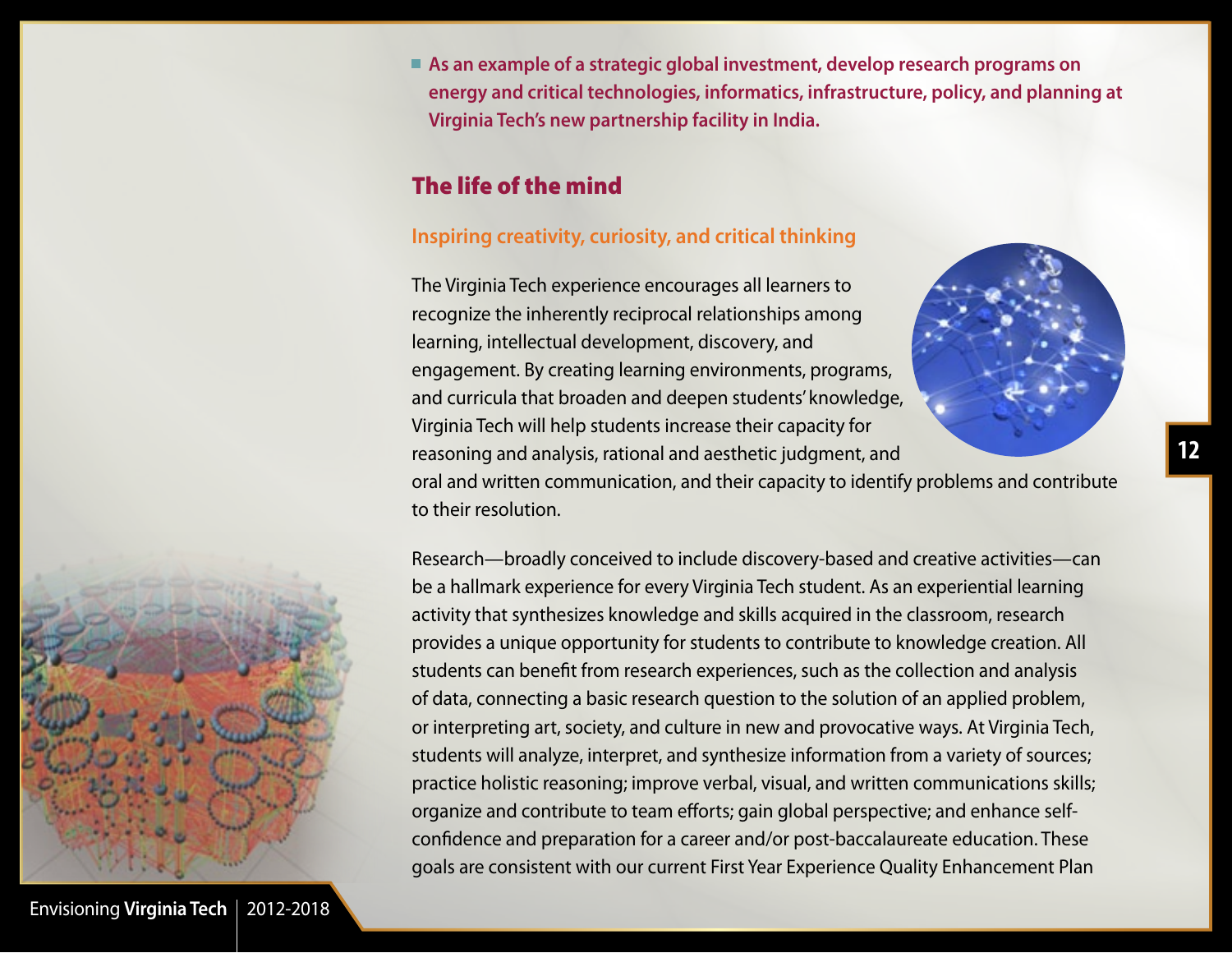<span id="page-14-0"></span>and with proposals to develop theme-based strategies for each academic year involving self-awareness, service, mentoring, and leadership. They also align well with the learning aspirations established by the Division of Student Affairs.

A commitment to research and experiential learning for students requires that we incorporate a diverse and inclusive range of perspectives and resources into undergraduate and graduate courses across all disciplines. We will respect multiple ways of knowing and experiencing phenomena under study. The inclusive-excellence framework provides a solid foundation upon which we can focus our diversity-related initiatives.

We will expand our ability to attract high-quality graduate students by continuing to offer strong and progressive graduate programs that are appropriately supported. This objective also requires us to focus on the quality of the graduate experience beyond disciplinary curricular offerings, including the cultivation of a culture of interdisciplinary collaboration and professional development. We will continue to address the intellectual and social environment for our graduate students through a process of continual improvement of graduate stipends, housing, faculty-student relations, mentoring, and leadership opportunities.

#### **A new vision for undergraduate general education**

Each undergraduate will benefit from an education that allows the pursuit of at least one area of study in sufficient depth such that the student meets the intellectual and professional expectations of that discipline. Every major will be responsive to university-wide expectations for integrating diversity, global and international experiences, undergraduate research opportunities, and/or experiential and service learning. Every major already has clearly defined learning outcomes that demonstrate how critical reasoning, analysis, communication, and other skills are achieved. All of these components of a major will continue to be built on a foundation of superior academic advising. In addition, students are expected to learn some aspects of other disciplines as part of a broader general education, and to demonstrate competence in fundamental areas such as computational-thinking skills, critical analysis, and written and verbal communication.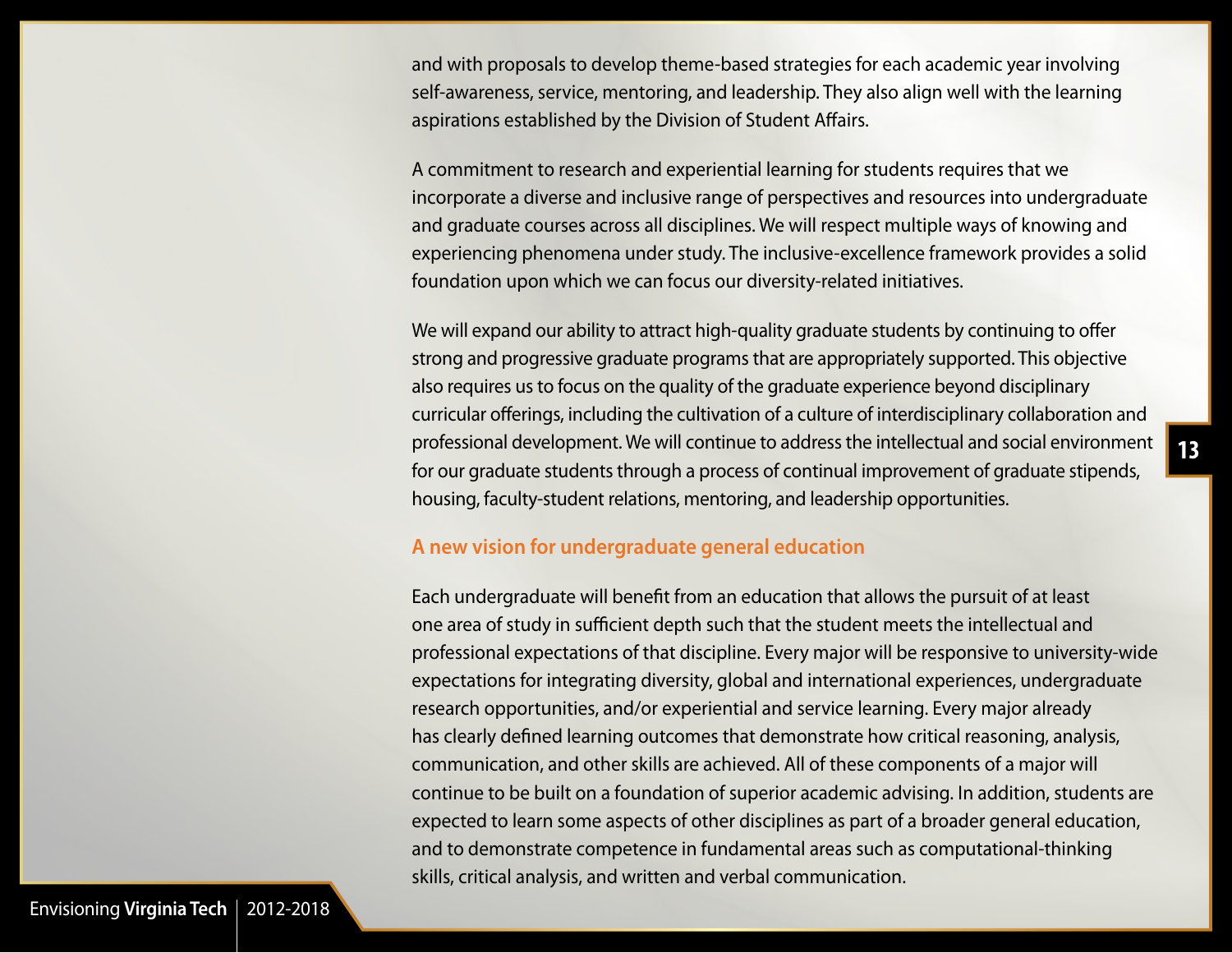<span id="page-15-0"></span>Given the dynamic and unpredictable nature of the world in which our students will live, it is important to reexamine the effectiveness of our general education program. We must consider radical changes that will meet these goals, such as supporting specified combinations of majors and minors and encouraging more students to pursue double majors to meet their general education requirements. We will also reexamine the foundational learning expectations for all students. Computational thinking and informatics/digital fluency are becoming basic skills needed in all disciplines. Since an effective general education program includes providing strong foundations for the major courses of study while facilitating the integration of a broad base of knowledge, we will become a leader in providing innovative, creative approaches to general education. To this end, Virginia Tech will comprehensively evaluate and modify the current Curriculum for Liberal Education to embrace alternate pathways to a general education and to incorporate computational thinking and informatics/digital fluency as basic skills for all students, thereby enabling our students to be engaged citizens and life-long learners.

#### **E-learning and distance learning**

Advances in technology are dramatically reshaping the educational landscape in two important ways: by creating unique opportunities to enhance classroom and online education and by expanding the range of essential skills that students must acquire in order to excel in complex and rapidly changing digital and networked environments.

Technological changes and new paradigms for learning are moving forward at a remarkable pace. E-learning courses (synchronous and asynchronous, fully online or hybrid) that leverage technology, communication tools, and teaching-learning processes are now embraced and expected as part of educational experiences.

Virginia Tech remains strongly committed to exploring how to best harness technology to improve the quality of education it offers students. Through the continued development of our online and hybrid courses, we will continue to explore and



Envisioning [Virginia Tech](#page-1-0) | 2012-2018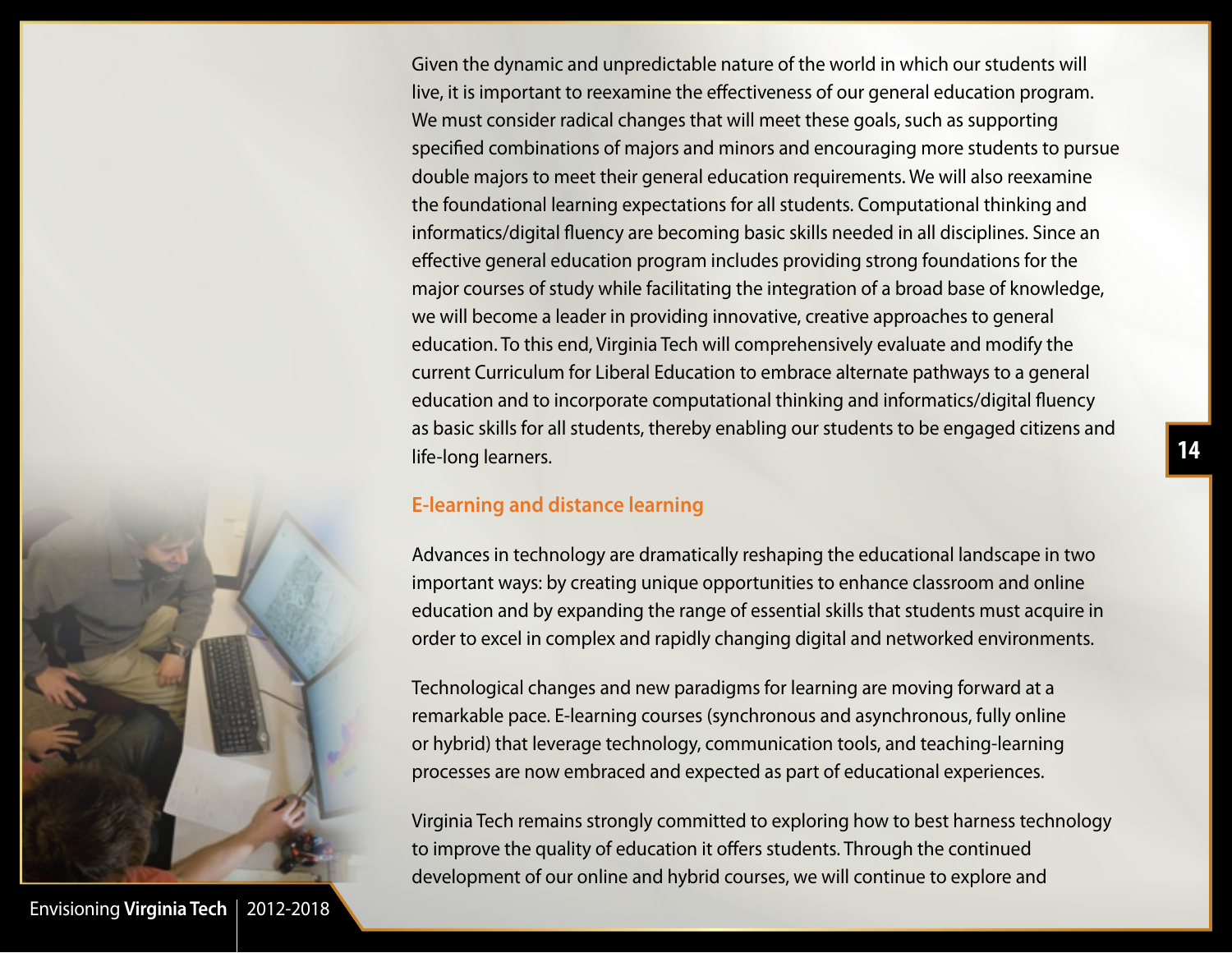<span id="page-16-0"></span>embrace sound pedagogy through a combination of active and engaged learning and appropriately matched technological tools. The university also remains committed to expanding access to affordable and high-quality education to commonwealth residents through online education. We will also continue to provide professional-development opportunities to ensure that faculty members have the skills and conceptual frameworks necessary to use technology to provide meaningful student-to-student and student-tofaculty interaction, active learning opportunities, and timely and constructive feedback.

Developing information-literacy, digital-fluency, and computational-thinking skills is an important facet of every student's educational experience at Virginia Tech in the 21st century. We must empower students to embrace technology and to be knowledgeable, wise, and effective participants in digital communities. Students must be provided multiple opportunities to interact meaningfully with technology in order to sharpen analytical skills, foster abstract thinking, enable the effective synthesis and manipulation of data, and improve fluency with the computational methods and models that are necessary to solve otherwise intractable problems.

#### **Principal strategies**

- Increase undergraduate involvement in meaningful research experiences **and experiential learning opportunities by adopting a "hands-on, minds-on" philosophy that promotes connecting real-life experience with academic concepts.**
- Increase support for international experiences and foreign-language competency **for undergraduate and graduate students.**
- Develop ways to integrate computational science/informatics and digital fluency **for managing and analyzing complex data sets across a wide range of disciplines.**
- Develop and implement alternate pathways for the general education of all **students.**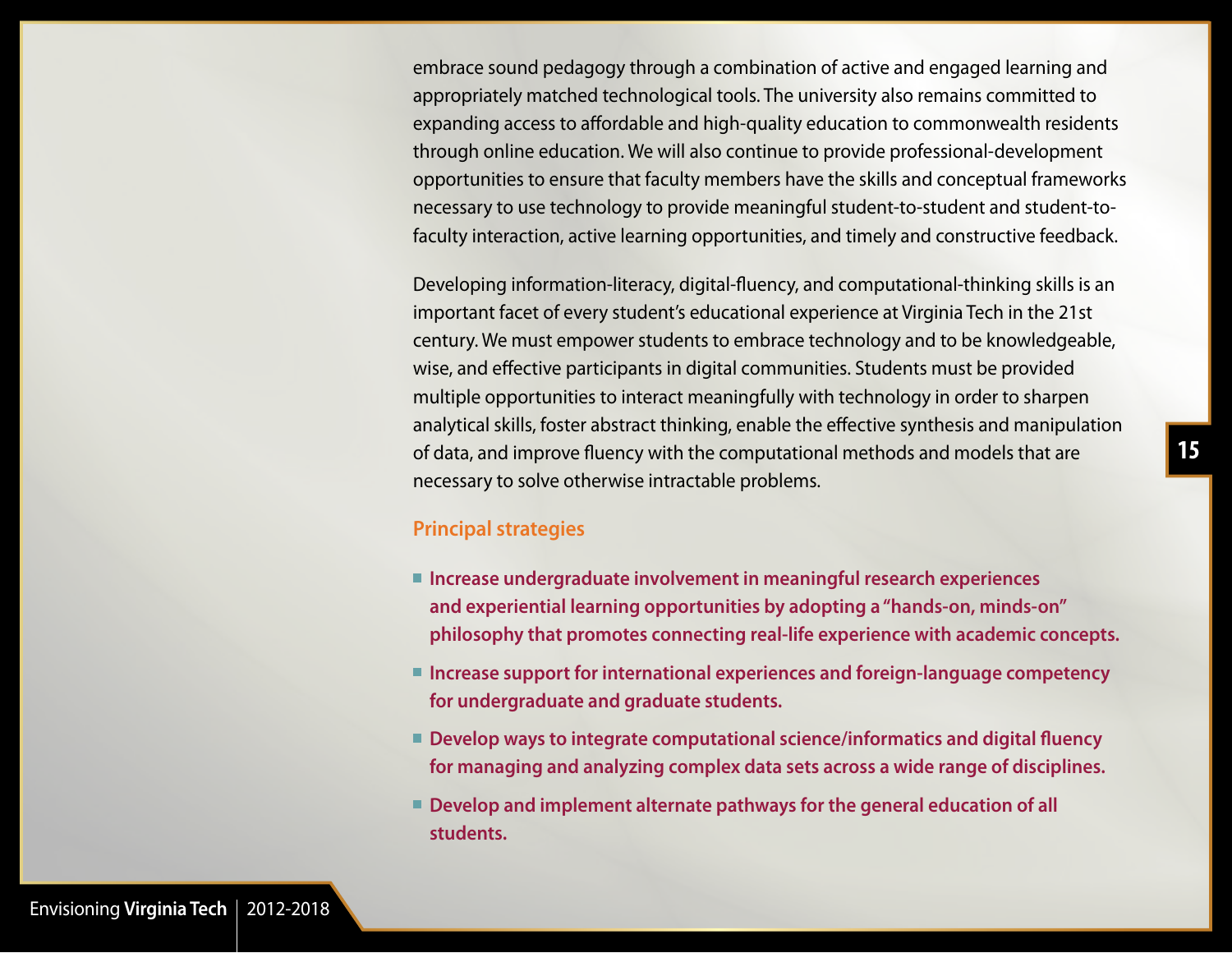- Continue to investigate, develop, and utilize current and emerging technologies to **enhance traditional classrooms, provide mobile access, and expand high-quality distance-learning opportunities.**
- Review the financing, fee structure, staffing, and incentives for teaching and learning **through distance education in order to establish a progressive profile of offerings.**
- Identify opportunities during construction and renovation to create flexible **classroom spaces that fully support e-learning components.**
- Increase the quality and availability of academic advising for all students from **orientation through graduation.**

# <span id="page-17-0"></span>**The Virginia Tech Experience**

*Ut Prosim* (That I May Serve) is the essence of the Virginia Tech experience, the guiding principle of our community. The motto rests upon a foundation of trust, integrity, respect, and compassion. We cannot serve without honoring diversity. We cannot be a vibrant community without promoting caring and inclusiveness, respecting individuality, and valuing the unique contributions of each of our members.



To continue to attract the best students, post-doctoral scholars, faculty, and staff, Virginia Tech will continue to implement programs and policies that create the superior research,

learning, and workplace environments essential to a vibrant academic institution. We will continue to expand our efforts to foster diversity and inclusion. This includes considering the unique needs of nontraditional students and veterans. We will also explore and expand programs that promote and enhance health and well-being, cultural awareness, and lifelong learning. Given the competitiveness of the labor market, we will continue to prioritize the development of relationships with public, private, and nonprofit organizations that enable

**We strive to be known not only as a great university where students can live, work, and study in dynamic and inclusive spaces, but as a great workplace where faculty and staff benefit from our commitment to their success.**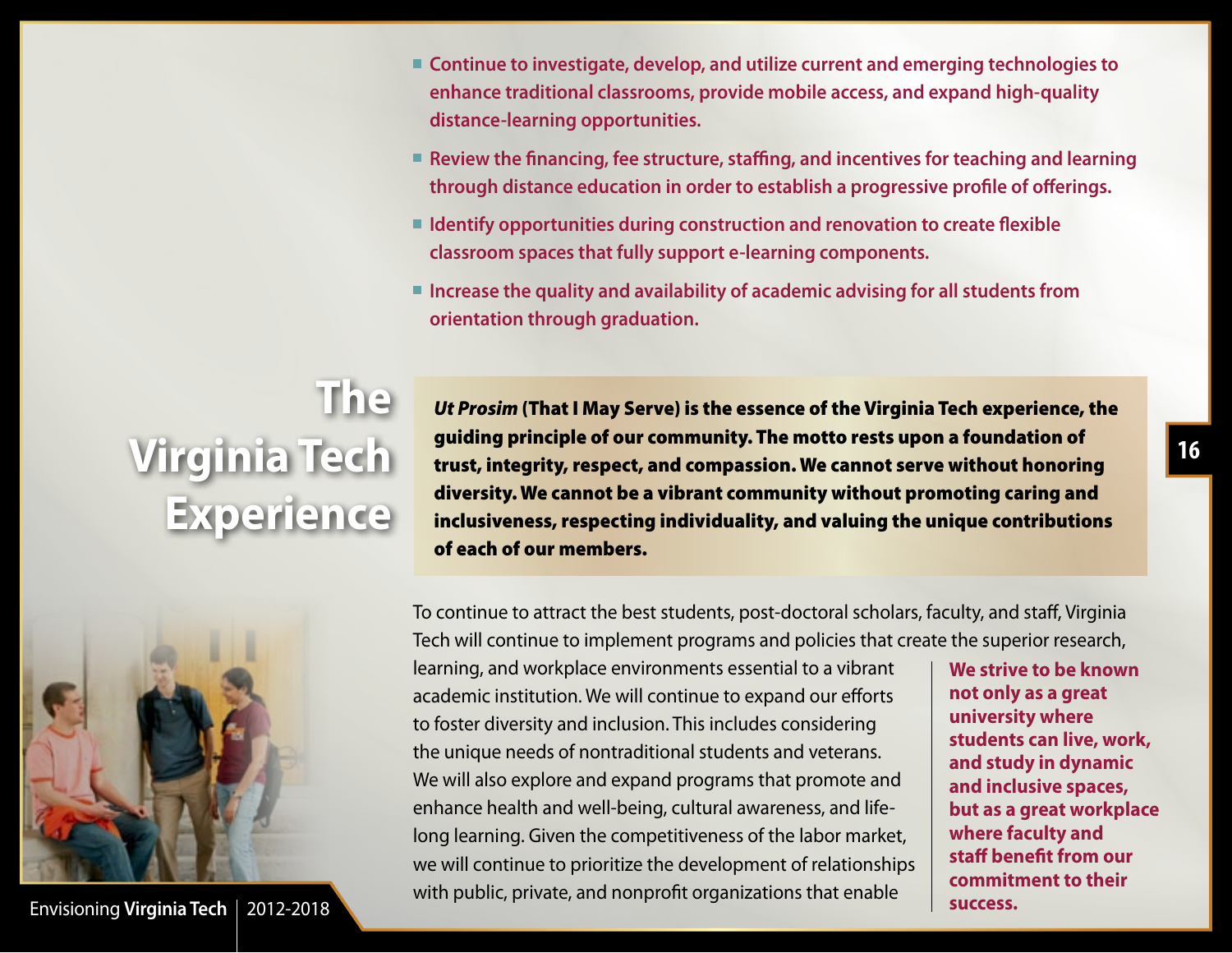<span id="page-18-0"></span>us to provide robust internship and externship opportunities for our students prior to graduation. These opportunities, coupled with exceptional career services, will ensure that Virginia Tech graduates are well-positioned to succeed in an increasingly competitive labor market and, as alumni, to continue to benefit from and contribute to the Virginia Tech community.

We must also invest in professional development for our faculty and staff, expand and improve policies that promote a healthy work-life balance, and ensure that we have inspiring learning and workplace environments. We strive to be known not only as a great university where students can live, work, and study in dynamic and inclusive spaces, but as a great workplace where faculty and staff benefit from our commitment to their success.

Additionally, we must work toward campus sustainability by developing a campuswide willingness and commitment to critically evaluate our practices and embrace new technologies and innovative solutions. This commitment must include extensive engagement and collaboration among students, faculty, staff, and administrators. The university will implement the Climate Action Commitment and Sustainability Plan and ensure ongoing evaluation and critical examination of the university's policies and practices toward ensuring the most effective and sustainable use of our human, fiscal, and environmental resources.

#### **Principal strategies**

- Pursue quality-of-life initiatives in support of the university as a vibrant, dynamic, **and sustainable workplace with physical and cultural environments that promote life-long learning and mind/body wellness.**
- **Implement the Climate Action Commitment and Sustainability Plan as appropriate.**
- Support the academic initiatives of the Inter-institutional Academic Collaborative of **the Atlantic Coast Conference, recognizing the added value our successful athletics programs bring to the life of the campus.**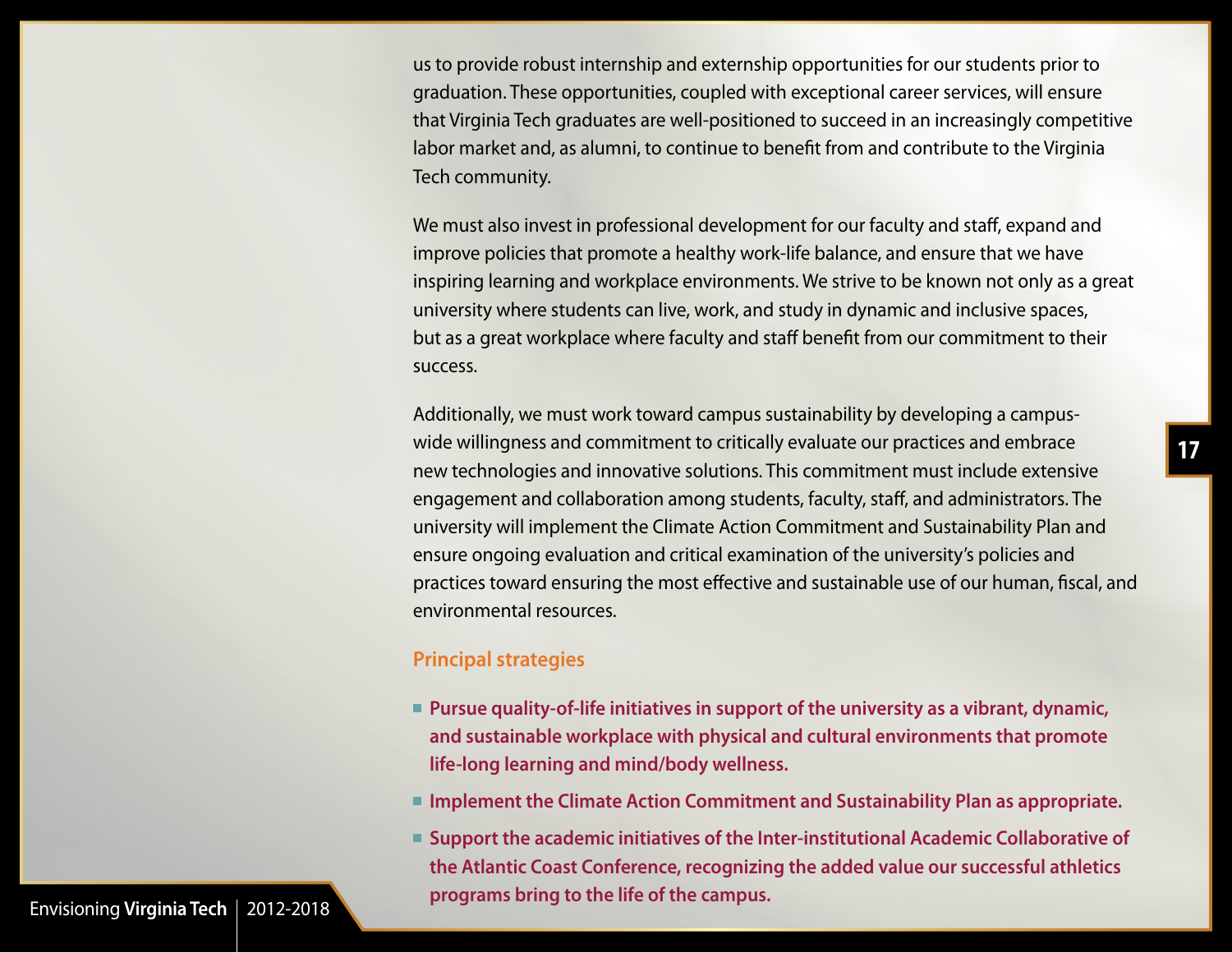#### <span id="page-19-0"></span>Implementation

To deliver on our promise of "quality, innovation, and results," it is essential that we adopt a clearly defined process that ensures the principal strategies outlined in this plan are implemented, the subsequent results are measured and evaluated, and future plans are recalibrated as appropriate. Our success rests on our ability to critically evaluate our policies and practices and our willingness to strive to become increasingly flexible and adaptable while remaining fully rooted in our core values and mission as a comprehensive university.

While this plan formally addresses the years 2012-2018, the new horizon is simultaneously the next decade, the next year, and the next month. While no institution can possibly anticipate all of the environmental changes, economic impediments and opportunities, or organizational pressures it will encounter, its leaders can develop the mechanisms, foster a culture, and inculcate a mind-set that enables the university to not only adapt but to thrive, regardless of circumstance. To be effective, this plan must become a living document that guides our efforts while it is continually tested and revised.

Realizing the principal strategies in this plan requires collaboration, coordination, and communication across all levels of the university. Additionally, realizing the strategies requires resources and appropriate metrics and mechanisms that ensure accountability. An implementation panel appointed by the president will work with vice presidents and deans to produce a report that assesses and details the university's progress toward the strategies and goals outlined in this plan. In 2015, the president will revisit the principal strategies of this plan with a mid-term update. The implementation panel will assess current environmental factors and trends and prepare a report with recommendations for modifying these strategies to ensure the continued success and excellence of Virginia Tech.

Virginia Tech does not discriminate against employees, students, or applicants on the basis of age, color, disability, gender, national origin, political affiliation, race, religion, sexual orientation, or veteran status. Anyone having questions concerning discrimination or accessibility should contact the Office for Equity and Access.



Envisioning [Virginia Tech](#page-1-0) | 2012-2018